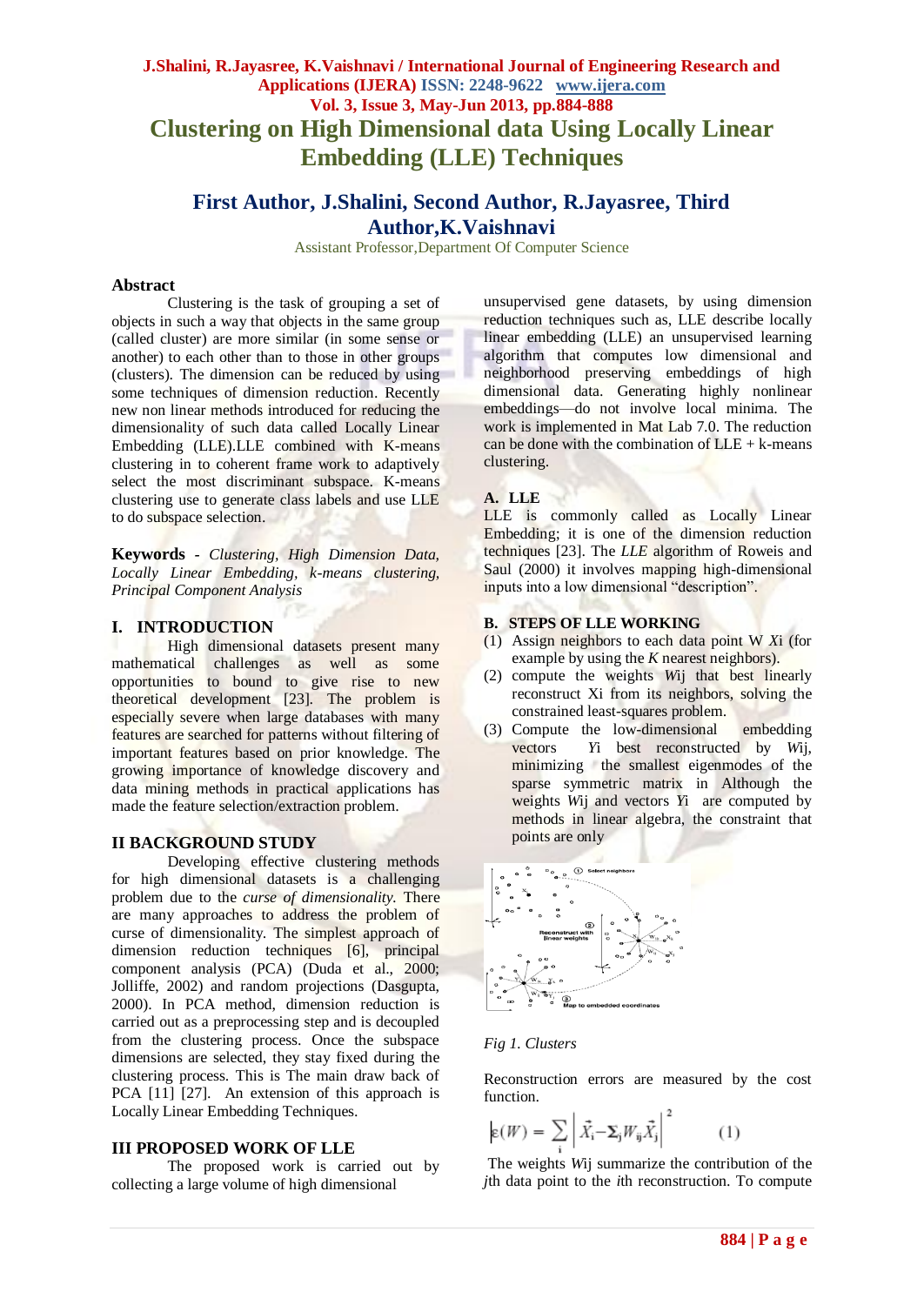the weights *W*ij, we minimize the cost space with as many function subject to two constraints: first, that each data point Xi is reconstructed only from its neighbors. The optimal weights *W*ij subject to these constraints are found by solving a least-squares problem.

$$
\Phi(Y) = \sum_{i} \left| \vec{Y}_i - \Sigma_j W_{ij} \vec{Y}_j \right|^2 \qquad (2)
$$

This cost function, like the previous one, is based on locally linear reconstruction errors, but here we fix the weights *W*ij while optimizing the coordinates Yi. The embedding cost in Eq. 2 defines a quadratic form in the vectors W *Y*i. Subject to constraints that make the problem well-posed, it can be minimized by solving a sparse  $N * N$  eigenvalue problem[36]. In this work experiments, data points were reconstructed from their *K* nearest neighbors, as measured by Euclidean distance**.**

#### C. LLE Algorithms

1. Compute the neighbors of each data point Xi 2. Compute the Weights Wij that best reconstruct each data point Xi from its neighbors Minimizing the cost by constraints linear fits. 3. Compare the vectors  $Y_i$  best reconstructed by the weights  $W_{ii}$  Minimizing the quadratic Minimizing the quadratic form by its bottom nonzero eigen vectors.

### **IV. LLE+K-Means**

Roweis and Saul (2000) have recently proposed [36]an unsupervised learning algorithm of low dimensional manifolds, whose goal is to recover the non linear structure of high dimensional data. The idea behind their local linear embedding algorithm is that nearby points in the high dimensional space remain nearby and similarly colocated in the low dimensional embedding. Starting from this intuition each data point  $xi$  ( $i = 1$ *; n*) is approximated by a weighted linear combination of its neighbors (from the nature of these *local* and *linear* reconstructions the algorithm derives its name). In its base formulation, the LLE algorithm finds the linear coefficients  $w_{ij}$  by minimizing the reconstruction

$$
\varepsilon(\mathbf{w}) = \sum_{i=1}^n \|\mathbf{x}_i - \sum_{j=1}^n w_{ij}\mathbf{x}_j\|^2,
$$

ich *k ¢ k* is the Euclidean norm. For each x*i* the weights *wig* are enforced to sum to one and are equal to zero if a point a*x* does not belong to the set of *k* neighbors for x*i*. The same weights that characterize the local geometry in the original data space are supposed to reconstruct the data points in the low dimensional embedding. The *n* coordinates are then estimated by minimizing the cost function: for reconstructing it by its *k* neighbors, as in the first

wh

step of LLE. LLE is an unsupervised, non-iterative method, which avoids the local minima problems plaguing many competing methods (*e.g.* those based on the EM algorithm)

$$
\Phi(\mathbf{y}) = \sum_{i=1}^{n} ||\mathbf{y}_i - \sum_{j=1}^{n} w_{ij} \mathbf{y}_j||^2.
$$

This formula is applied in this proposal on five available data sets: namely Iris, Wine, Zoo, Cancer, and Drosophila. Consider a set of input data vectors  $X = (\mathbf{x}1, \cdots, \mathbf{x}n)$  in high dimensional space. For simplicity, the data is centered in the preprocessing step, so that  $\tau = \frac{2}{\pi} a_{ij} n = 0$ . the standard *K*-means clustering is to minimize the clustering objective function [11].

$$
\min_{H} J_K, J_K = \sum_{k} \sum_{i \in C_k} ||\mathbf{x}_i - \mathbf{m}_k||^2
$$

Where the matrix  $H = \{0,1\}^{n \times K}$  is the cluster indicator:  $H_{ik} = 0$  **i x***i* belongs to the *k*-th cluster,  $H_{ik} = 1$ . Suppose the data consist of real-valued vectors  $\overrightarrow{X}_{i}$ , each of dimensionality D, sampled from some smooth underlying manifold. It characterizes the local geometry of these patches by linear coefficients that reconstruct each data point from its neighbors. In the simplest formulation of LLE, one identifies nearest neighbors per data point, as measured by Euclidean distance.

$$
\mathcal{E}(W) = \sum_{i} \left| \vec{X}_i - \sum_{j} W_{ij} \vec{X}_j \right|^2, \quad \blacksquare
$$

#### **V. EXPERIMENT AND RESULT**

In this section it describes about the experiments evaluate the Performance of LLE and LLE +k -means in Dimension reduction and compare with LDA+K-means, used widely in gene data sets.

#### **VI. DATASET DESCRIPTION**

The proposed work has been implemented and tested on five public available different gene data sets namely Iris, Breast Cancer, Drosophila, Wine, and Zoo.

The descriptions of these datasets are as follows.

Five datasets including Iris, Wine, Drosophila, cancer and Zoo

 Zoo gene describes the animal's hair, feathers, eggs, milk, airborne, back bone, fins, tails etc.

 Iris gene describes the flowers sepal length, sepal width, petal length, petal width it's a multivariate. The attribute used is real.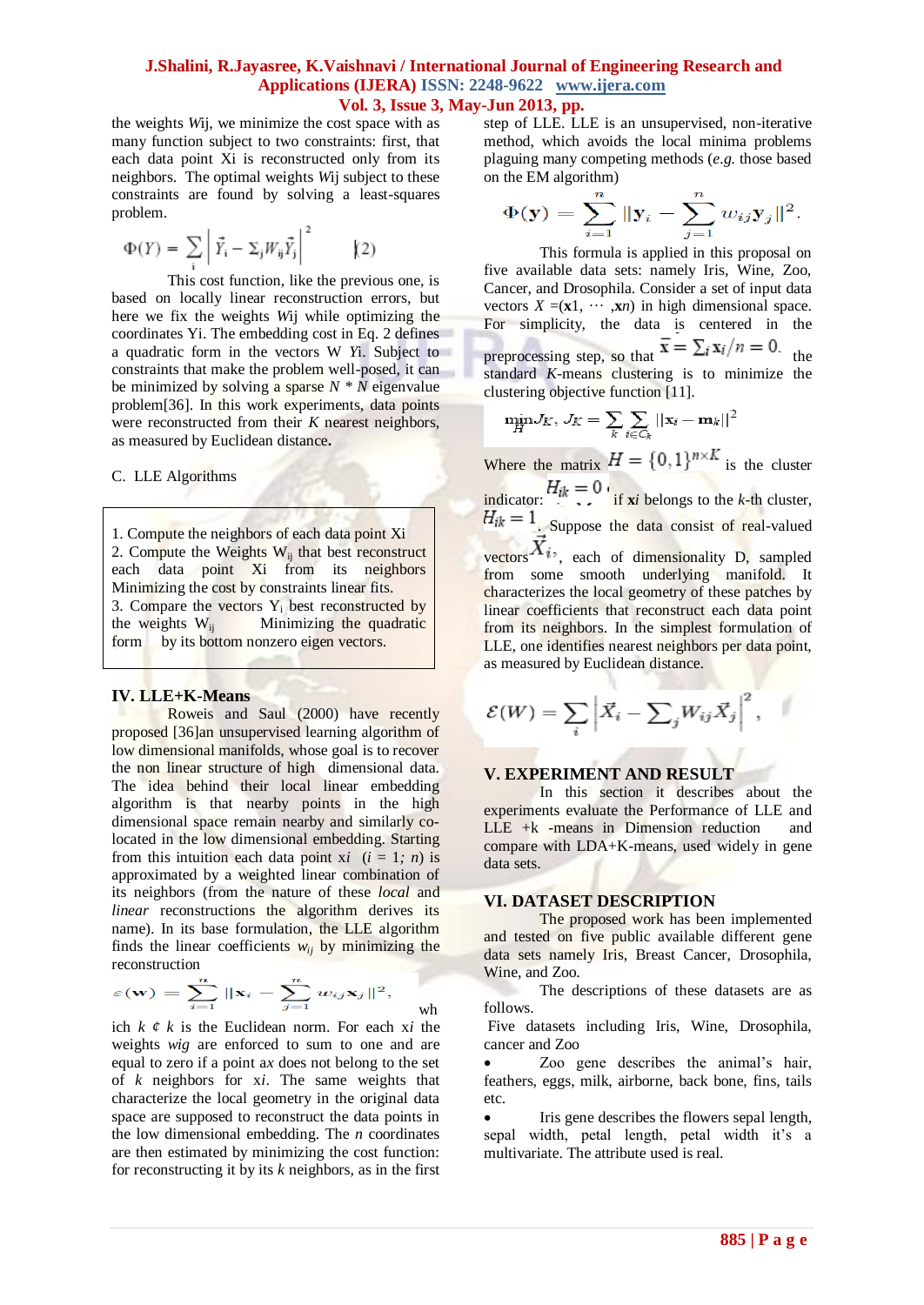Drosophila describes concise genomic, proteomic, transcriptomic, genetic and functional information on all known and predicted human genes.

 Breast Cancer describes tumour size, Class: no-recurrence-events, recurrence-events, age, menopause, and inv-nodes6. Node-caps, Breastquad: left-up, left-low, right-up, right-low, central. Wine data describes the attribute about Alcohol, Malic acid, Ash Alkalinity of ash, Magnesium, Total phenols, Flavanoids, Nonflavanoidphenols, Proanthocyanins.

# **Table 1: Data set Description**

| <b>Datasets</b>                | <b>#Samples</b> | #Dimensions | #Class |
|--------------------------------|-----------------|-------------|--------|
| Iris                           | 150             | 4           | 3      |
| Wine                           | 178             | 13          | 3      |
| Zoo                            | 101             | 18          |        |
| <b>Breast</b><br><b>Cancer</b> | 286             | 9           |        |
| <b>Drosophila</b>              | 163             | 4           | 3      |

# **Table 2.**

**Clustering accuracy table on UCI dataset. The results are obtained by averaging5 trials of LLE+ K-means**



# Fig 2: k-means clustering with Iris

![](_page_2_Figure_9.jpeg)

Fig 3: LDA+ k-Means with Iris Data set

![](_page_2_Figure_11.jpeg)

# Fig 4: LLE+k-means clustering

![](_page_2_Figure_13.jpeg)

![](_page_2_Figure_14.jpeg)

![](_page_2_Figure_15.jpeg)

Fig 6: LDA-k means clustering

![](_page_2_Figure_17.jpeg)

Fig7: LLE+K means clustering with wine Dataset VII. RESULT ANALYSIS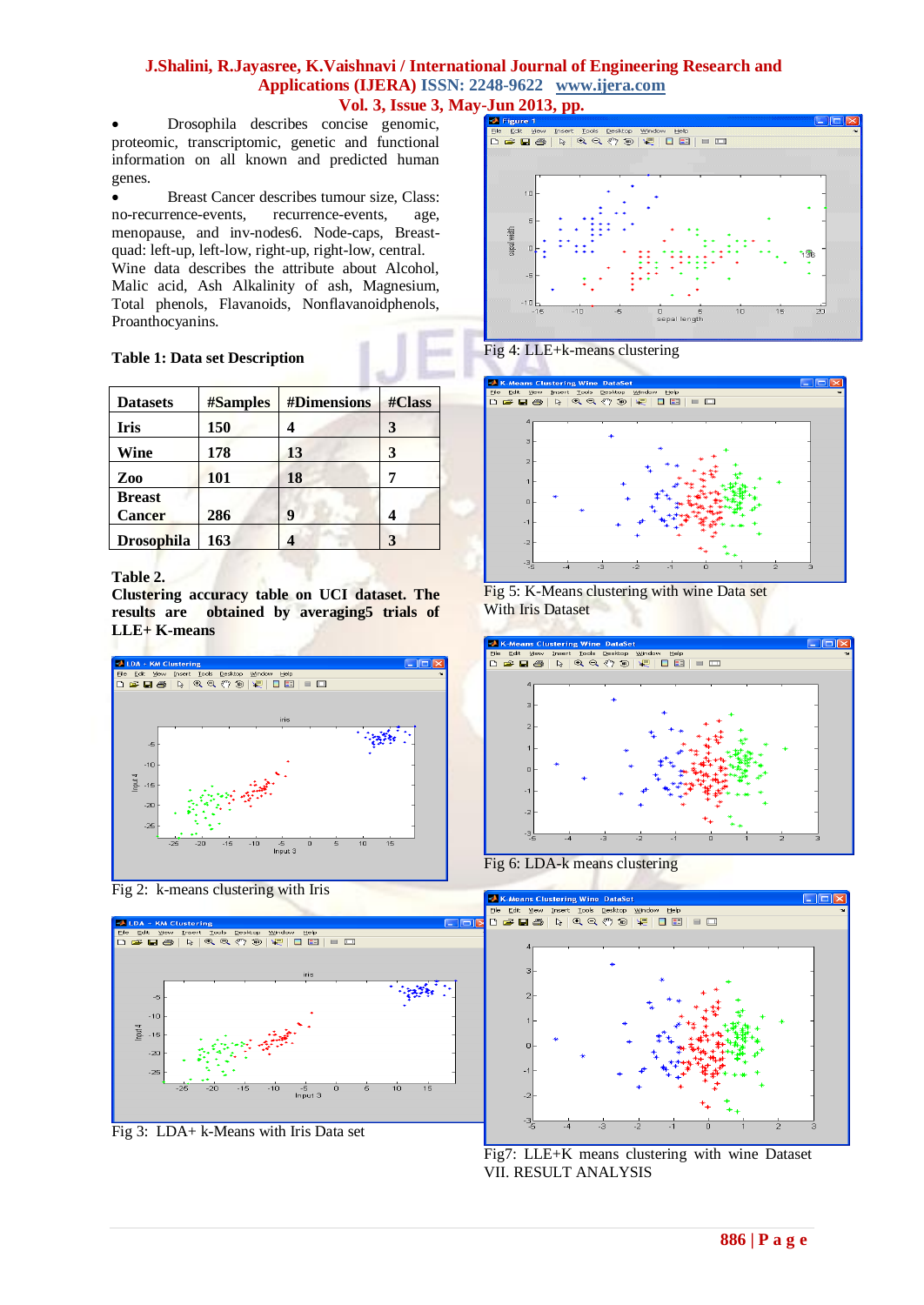$\equiv$ in a

All the above datasets have labels. View all the labels of the datasets as the objective knowledge on the structure of the datasets and use accuracy as the clustering performance measure. Accuracy discovers the one-to-one relationship between clusters and classes and measures the extent to which each cluster contains data points from the corresponding class and it has been used as performance measures for clustering analysis. Accuracy can be described

$$
Accuracy = Max(\sum_{C_k, L_m} T(C_k, L_m))/n,
$$

Where  $n$  is the number of data points,  $Ck$  denotes the *k*-the cluster, and *Lm* is the *m*-the class.  $T(C_k, L_m)$  Is the number of data points that belong to class *m* are assigned to cluster *k*. Accuracy is then computed as the maximum sum of  $T(C_k, L_m)$  for all pairs of clusters and classes, and these pairs have no overlaps. On the five datasets data repository, it compares the LLE-Km algorithm with standard K-means algorithm. This work is also comparing it with PCA-based clustering algorithm: clustering. This shows that LLE-Km clustering is viable and competitive. The subspace clustering is able to perform the subspace selection and data reduction. Note that LLE-Km is also able to discover clusters in the low dimensional subspace to overcome the curse of dimensionality.

### IX. CONCLUSION

The performance of dimension reduction techniques with k-means clustering method using real different gene data sets was compared. In this thesis, considered various properties of data sets and data preprocessing procedures, and have confirmed the importance of preprocessing data prior to performing core cluster analysis. All clustering methods were affected by data dimension and data characteristics, such as the overlapping between clusters and the presence of noise. In particular the  $LLE + k$  m which are commonly used to reduce the dimension of data, The future extension of this work can be done via some other preprocessing techniques.

### **REFERENCES**

- [1] Alone et alum Broad Pattern of gene expression revealed by clustering analysis of tumor and normal colon cancer tissues probed by oligonucleatide arrays. *PNAS,* 96(12): 6745-6750, 1999.
- [2] Anton Schwaighofer. Matlab interface to svmlight.In (2004)
- [3] Banerjee, A., Dhillon, I., Ghosh, J., Merugu, S., & Modha, D. (2004). A generalized maximum entropy approach to

bregman co-clustering and matrix approximation. *Proc. ACM Int'l Conf Knowledge Disc. Data Mining (KDD)*.

- [4] arbara.D," An Introduction to Cluster Analysis for Data mining",
- [5] room Head .D.S, Kirby, A new approach to dimensionality reduction:Theory and algorithms, SIAM journal of applied Mathematics 60 (6) (2000)2114-2142.
- [6] Carreira-Perpinan.M.A, Areview of dimension reduction techniques. Technical report CS-96-09, Department of Computer Science, University of Sheffield, 1997.
- [7] Cheng, Y., & Church, G. (2000). Biclustering of expression data. *Proc. Int'l Symp. Mol. Bio (ISMB)*, 93–103.
- [8] Chrisding et al "K-means clustering Via PCA<sup></sup> 21<sup>st</sup> International Conference on Machine Learning, Canada-2004.
- [9] Diamantras. K.I and Kung.S-Y.Principal Component Neural Networks. Theory and Applications. John Wiley & Sons, New York, Londin, Sydney, 1996.
- [10] Ding, C., & He, X. (2004). K-means clustering and principal component analysis. *Int'l Conf. Machine Learning (ICML)*
- [11] Ding, C., He, X., Zha, H., & Simon, H. (2002). Adaptive dimension reduction for clustering high dimensional data. *Proc. IEEE Int'l Conf. Data Mining*
- [12] De la Torre, F., & Kanade, T. (2006). Discriminative cluster analysis. *Proc. Int'l Conf. Machine Learning*.
- [13] D. DeMers and G.W. Cottrell. Non-linear dimensionality reduction. In C.L. Giles, S.J. Hanson, and J.D. Cowan, editors, Advances in Neural Information Processing Systems 5, pages 580–587. Morgan Kaufmann, San Mateo, CA, 1993.
- [14] Fukunaga .K, Olsen .D.R, An Algorithm for Finding intrinsic dimensionality of data, IEEE Transactions on Computers 20 (2) (1976) 165-171.
- [15] Halkidi.M, Batistakis.Y. "On Clustering Validation Techniques", 2001.
- [16] Han.J and Kamber.M. "Data Mining Concepts and Techniques", the Morgan Kaufmann Publisher, August 2000. ISBN 1-55860-489-8.
- [17] Hartigan .J.A, Wang.M.A, "A K-Means Clustering Algorithm", Appl.Stat, Vol.28, 1979, pp.100-108.
- [18] Hartuv.E, Schmitt. A, Lange.J, "An Algorithm for Clustering cDNAS for Gene Expression Analysis", Third International Conference on Computational Molecular Biology (RECOMB) 1999.
- [19] Hotelling.H. "Analysis of a complex of statistical variables into principal